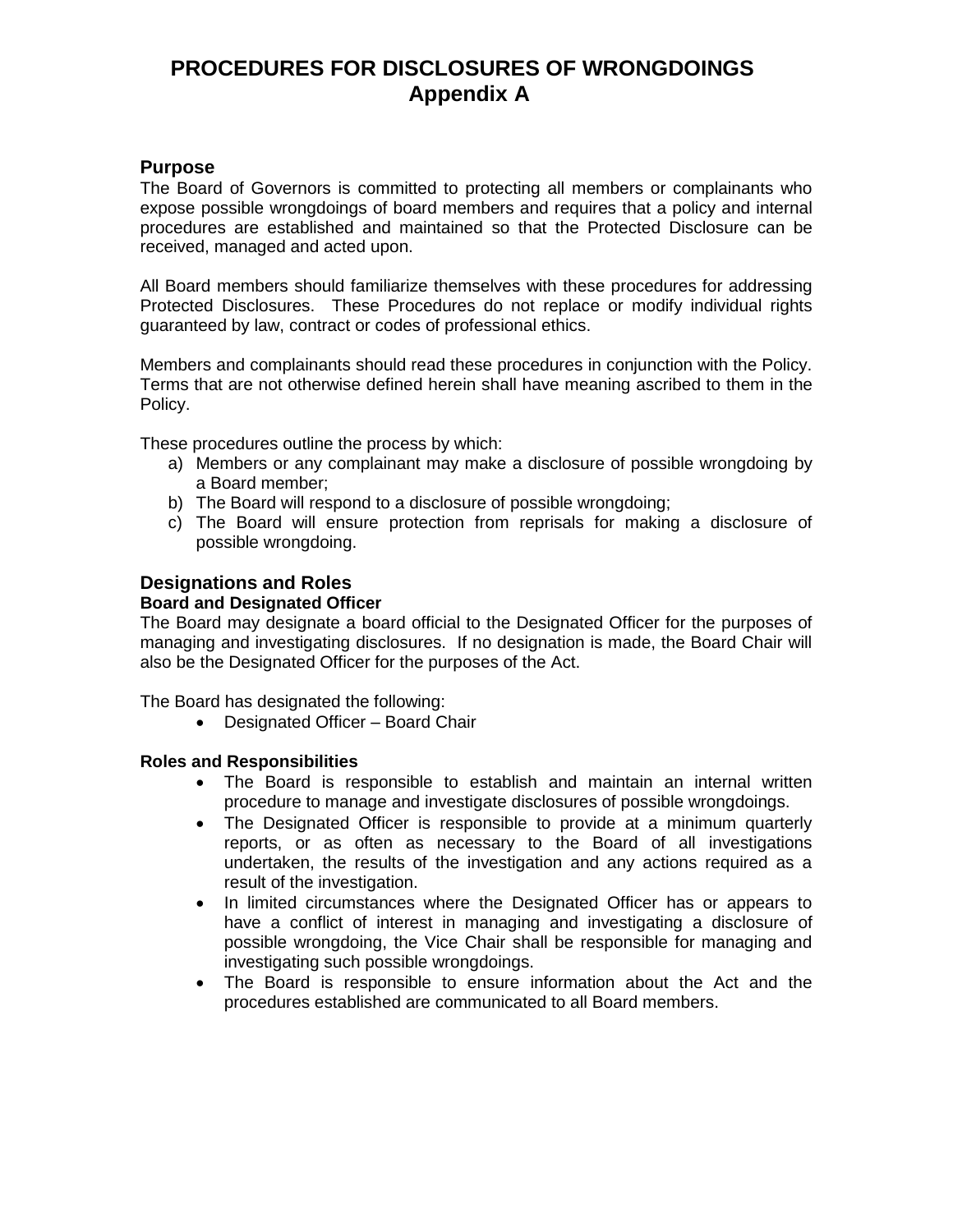- 1. Designated Officer
	- The Designated Officer is responsible to manage and investigate disclosures as defined by these procedures.
	- The Designated Officer may seek advice/information from the Public Interest Commissioner regarding the management of investigations.

## **Disclosure Procedures**

#### **Making a Disclosure**

It is the policy of the Board to encourage its members or any complainant, when such members or complainants reasonably believe that they have information that could show that a possible Wrongdoing has been committed or is about to be committed, or that could show that such a member or complainant has been asked to commit a possible wrongdoing, to immediately report and raise these concerns free of reprisals.

Members or complainants who are considering making a disclosure can request information from the Designated Officer or by contacting the Office of Public Interest Commissioner – Monday to Friday  $(8:15am - 12:00pm/1:00pm - 4:30pm)$  at Toll Free: 1-855-641-8659 or via email at [info@pic.alberta.ca.](mailto:info@pic.alberta.ca)

Individuals who have reason to believe that a possible wrongdoing has been committed or is about to be committed, or could show that they have been asked to commit a possible wrongdoing, must immediately report those facts in writing by mail or fax as identified below:

- a) To the Designated Officer Chair of the Board of Governors, 299 College Drive SE, Medicine Hat, Alberta, T1A 3Y6. Fax: 1-403-504-3510.
- b) If the Designated Officer is the individual alleged to have committed the wrongdoing, the disclosure should be made to the Vice Chair of the Board of Governors, Medicine Hat College Board of Governors, 299 College Drive SE, Medicine Hat, Alberta, T1A 3Y6. Fax: 1-403-504-3510.
- c) If both the Designated Officer and the Vice Chair are the individuals alleged to have committed the wrongdoing or there is or appears to be a conflict of interest in managing and investigating a possible wrongdoing, the disclosure should be made directly to the Public Interest Commissioner, 801-6 Avenue SW, Suite 2560, Calgary, Alberta T2P 3W2. [info@pic.alberta.ca.](mailto:info@pic.alberta.ca)

All disclosures should contain the following content:

- a) A description including the activity or activities involved in the alleged wrongdoing.
- b) The name of the individual or individuals alleged to have either committed the possible wrongdoing, or about to commit the possible wrongdoing.
- c) The date of the possible wrongdoing.
- d) An explanation of any perceived risk(s) to the Board or the college.
- e) An explanation of any perceived financial interests or rewards.
- f) An explanation of any perceived or suspected violations of relevant laws.
- g) Any other information that may be helpful to the Designated Officer or Board Chair as applicable, to properly understand and evaluate the allegation of possible wrongdoing.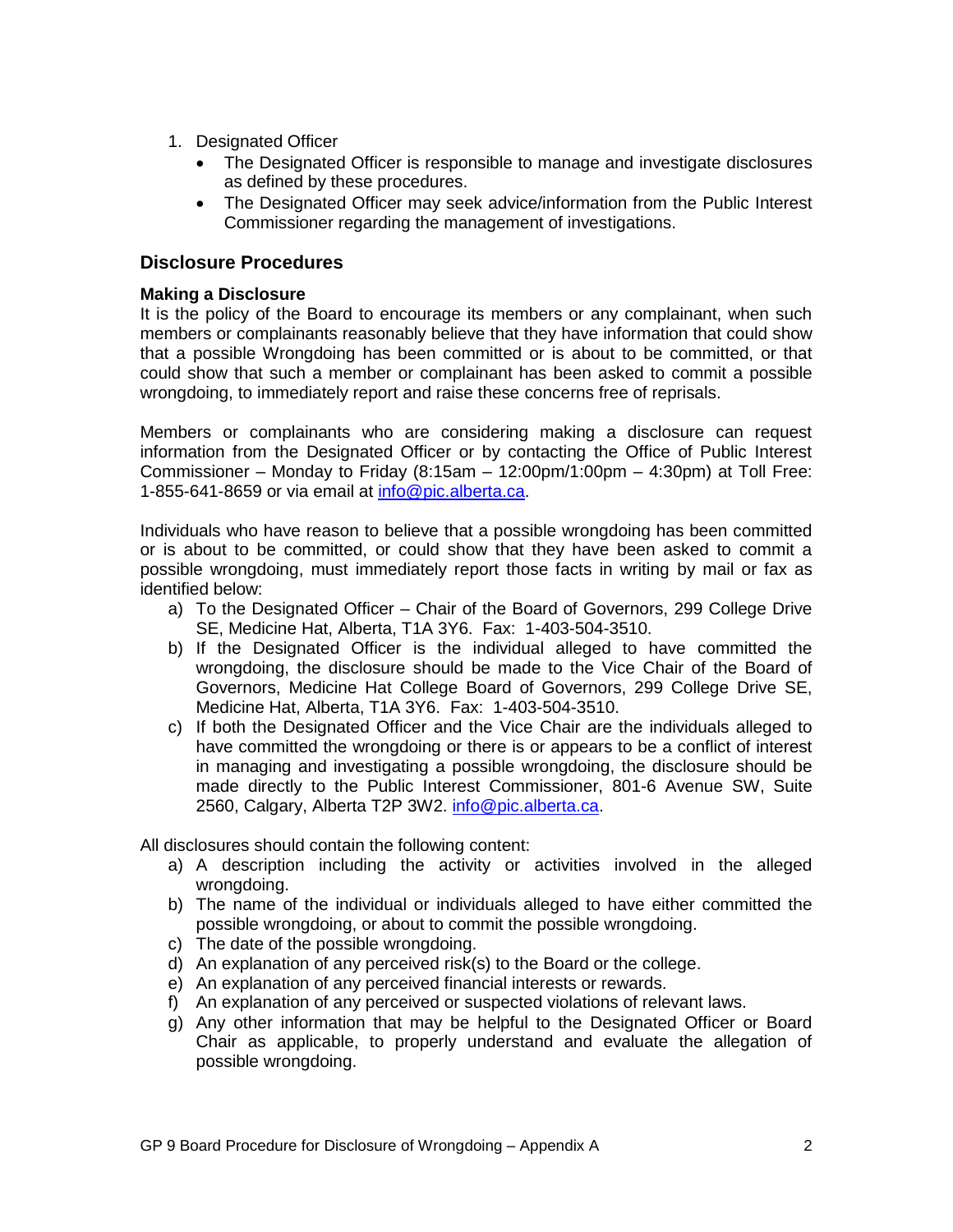Anonymous disclosures should clearly be indicated in your written communication of the disclosure. However, it should be noted that anonymous reports often do not contain the required detail with respect to an allegation in order to enable a full and thorough investigation. Given the anonymity of the report, the Designated Officer and the investigator will be prevented from seeking clarification or further information to rectify any deficiencies in the disclosure in order to ensure a fulsome review and investigation. Additionally, when a complainant who makes an anonymous disclosure cannot be advised of whether an investigation will be conducted, or the progress or result of an investigation if conducted.

Maintaining confidentiality is paramount to the success of the process. Accordingly, the risk of confidentiality will be strictly managed from the outset of a disclosure being received through to the end of the investigation and report release. In order to enhance confidentiality, as few people as are required will handle the disclosures. Members or complainants must not share information or evidence regarding disclosure of wrongdoings with fellow members or employees who do not need to know such information and who are not authorized to address disclosures.

All participants in an investigation shall keep confidential:

- The identity of individuals involved in the disclosure process;
- The identity of individuals alleged to have committed wrongdoings;
- The identity of witnesses;
- The information collected in relation to a disclosure; and
- The details and result of the investigation.

However, such confidentiality may not be maintained for matters which pose an imminent risk of substantial and specific danger to life, health or safety of individuals, or to the environment.

## **Reporting a Disclosure to Commissioner**

A disclosure of wrongdoing may be made by an employee or by another person directly to the Commissioner in the following circumstances:

- a) If the member or complainant has made a disclosure in accordance with the procedures and an investigation in respect of the disclosure has not been completed in accordance with the procedures;
- b) If the member or complainant has made a disclosure in accordance with the procedures and the matter has not been resolved within the time periods established under those procedures or the Commissioner has determined that those procedures do not meet the criteria set out in the Act;
- c) If the member or complainant has made a disclosure in accordance with the procedure and an investigation under the procedures has been completed, a final decision has been issued in respect of the disclosure and the member or complainant is dissatisfied with the decision;
- d) If the subject matter of the disclosure involves the Board Chair and Vice Chair;
- e) If the member or complainant reasonably believes that a matter constitutes an imminent risk of a substantial and specific danger to the life, health or safety of individuals, or to the environment, such that there is insufficient time to make a disclosure under the procedures;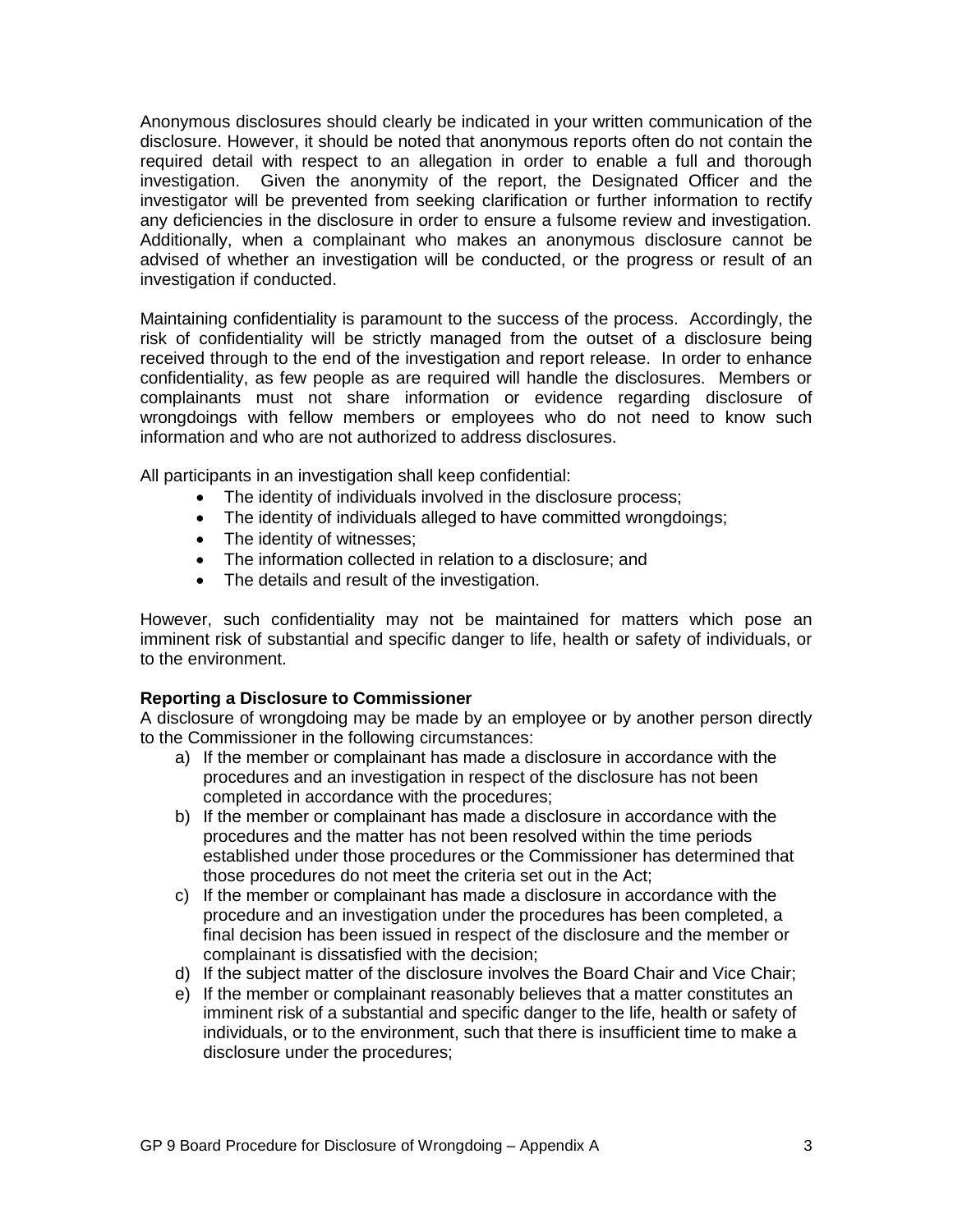- f) If the member or complainant has made a disclosure in accordance with the procedure and is unable to complete the procedures because a reprisal has been taken or directed against the member or complainant; or
- g) If the member or complainant reasonably believes that a reprisal is likely to be taken or directed against them if the disclosure is made in accordance with the procedures.

## **Receiving and Reviewing Disclosures**

The Designated Officer or Vice Chair, as applicable, upon receipt of a Protected Disclosure will respond in writing within no more than five (5) business days to acknowledge receipt of the Protected Disclosure. The officer responsible for managing the complaint will record the details of the Protected Disclosure in writing which will include the following:

- i. The date and time the Protected Disclosure was received.
- ii. The name of the member or the complainant making the Protected Disclosure (unless the person has requested anonymity).
- iii. The name(s) of the subject of the Protected Disclosure.
- iv. Full details of the Protected Disclosure including the activity or activities involved in the alleged wrongdoing.

The Designated Officer, or Vice Chair as applicable, will review the following with the member or a complainant making the Protected Disclosure:

- i. These procedures;
- ii. Confidentiality protections;
- iii. The record keeping process;
- iv. The commitment of the Board to protect the member or complainant from reprisal.

Normally within no more than ten (10) business days following the receipt of the Protected Disclosure, the Designated Officer or Vice Chair as applicable, will determine if:

- i. the Protected Disclosure should be referred to an alternative, more appropriate process, or
- ii. the Protected Disclosure should be referred to the Public Interest Commissioner appointed under section 38 of the Public Interest Disclosure *(Whistleblower Protection Act)* because the subject matter of the Protected Disclosure constitutes an imminent risk of a substantial or specific danger to the life, health or safety of individuals, or to the environment; or
- iii. the Protected Disclosure should be dismissed for being frivolous or vexatious in nature and made in bad faith; or
- iv. the Protected Disclosure does not have sufficient information to undertake an investigation;
- v. the Protected Disclosure should be dismissed for another valid reason(s); and
- vi. The Designated Officer or Vice Chair, as applicable, will inform the member of the complainant who made the Protected Disclosure of the decision and what the next steps are, if any.

For situations where a member or complainant feels uncomfortable communicating with the Designated Officer or Vice Chair, Medicine Hat College (MHC) has engaged a third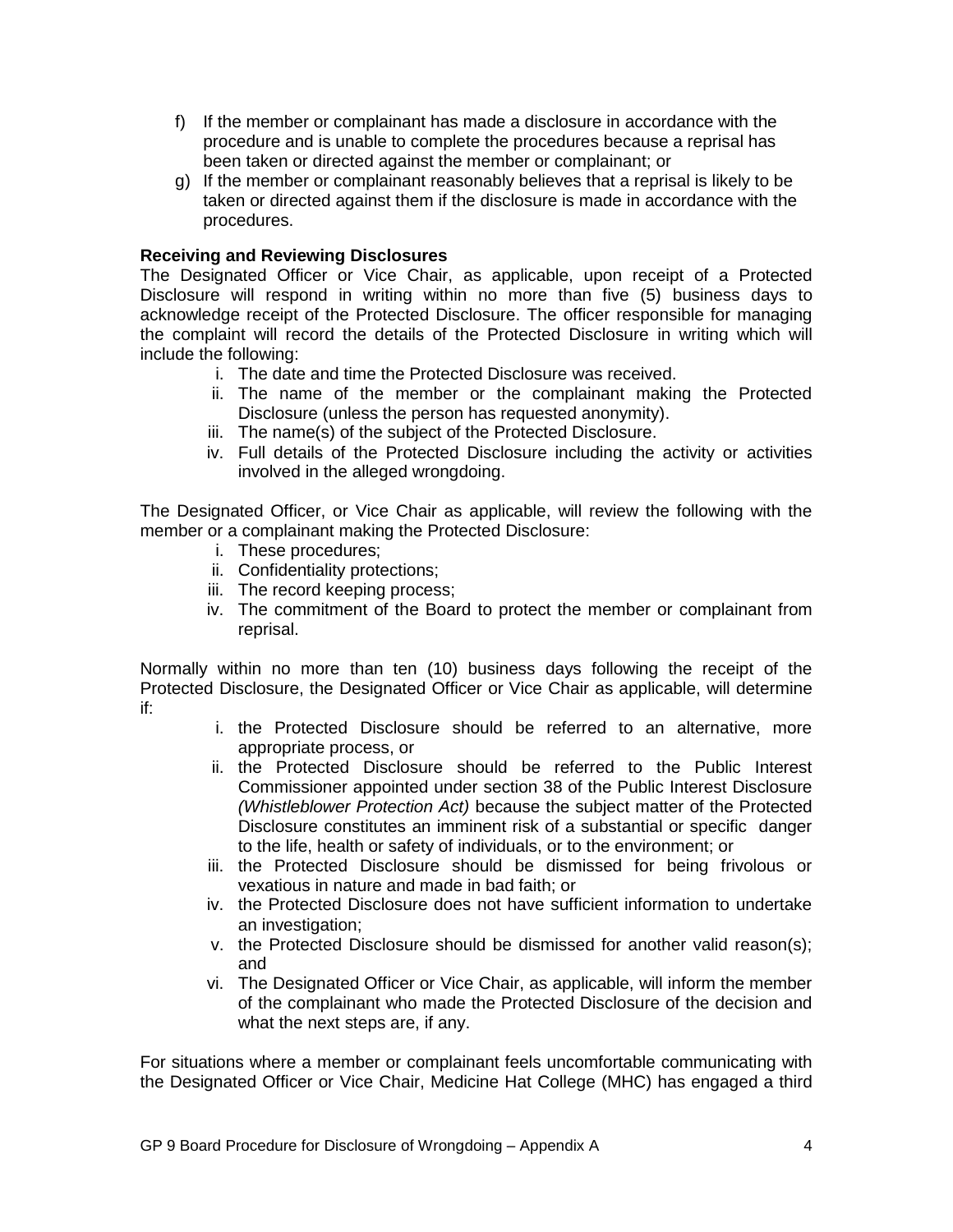party hotline reporting service called "ConfidenceLine". ConfidenceLine can be reached via telephone at 1-800-661-9675 or via the MHC website at www.mhc.ab.ca/employees.

Any disclosure received through the ConfidenceLine will be forwarded to the Designated Officer or Vice Chair as applicable for response.

#### **Investigations**

#### **Appointing an Investigator**

The Designated Officer or Vice Chair, as applicable, with appropriate consultation, will appoint an investigator (the "investigator") to investigate the allegation pursuant to the Protected Disclosure. The investigator may be a person who is internal to the Board or an external and independent third party as circumstances require.

The objectives of an investigation will be:

- i. to collate information relating to the allegation as quickly as possible. This may involve steps to protect or preserve documents, materials and equipment;
- ii. to consider the information collected and to draw conclusions objectively and impartially;
- iii. to maintain procedural fairness and observe the principles of natural justice in the treatment of witnesses and the member or complainant who submitted the Protected Disclosure;
- iv. to make recommendations arising from the conclusions drawn concerning remedial or other appropriate action.

#### **Terms of Reference**

Before commencing an investigation, the Designated Officer or Vice Chair, as applicable, will draw up a terms of reference.

The Terms of Reference will:

- i. set a date (that is no more than 110 business days from the date on which the alleged disclosure of wrongdoing was received) by which the investigation report is to be concluded; and
- ii. describe the resources available to the investigator to complete the investigation within the allotted time.

In exceptional circumstances, the Designated Officer or Vice Chair, as applicable, may approve, if reasonable, an extension of time requested by the investigator to complete the investigation and submit the report. Notwithstanding the foregoing, no extension of time will be granted that is more than 140 business days from the date on which the disclosure of wrongdoing was received.

The Terms of Reference will require the investigator to make regular reports to the Designated Officer or Vice Chair who in turn will keep the Board apprised of the general progress of the investigation.

The investigator will prepare an investigation plan for approval by the Designated Officer or Vice Chair as applicable. The plan will list the issues to be substantiated and describe the avenue of inquiry.

The plan will address the following questions:

GP 9 Board Procedure for Disclosure of Wrongdoing – Appendix A 5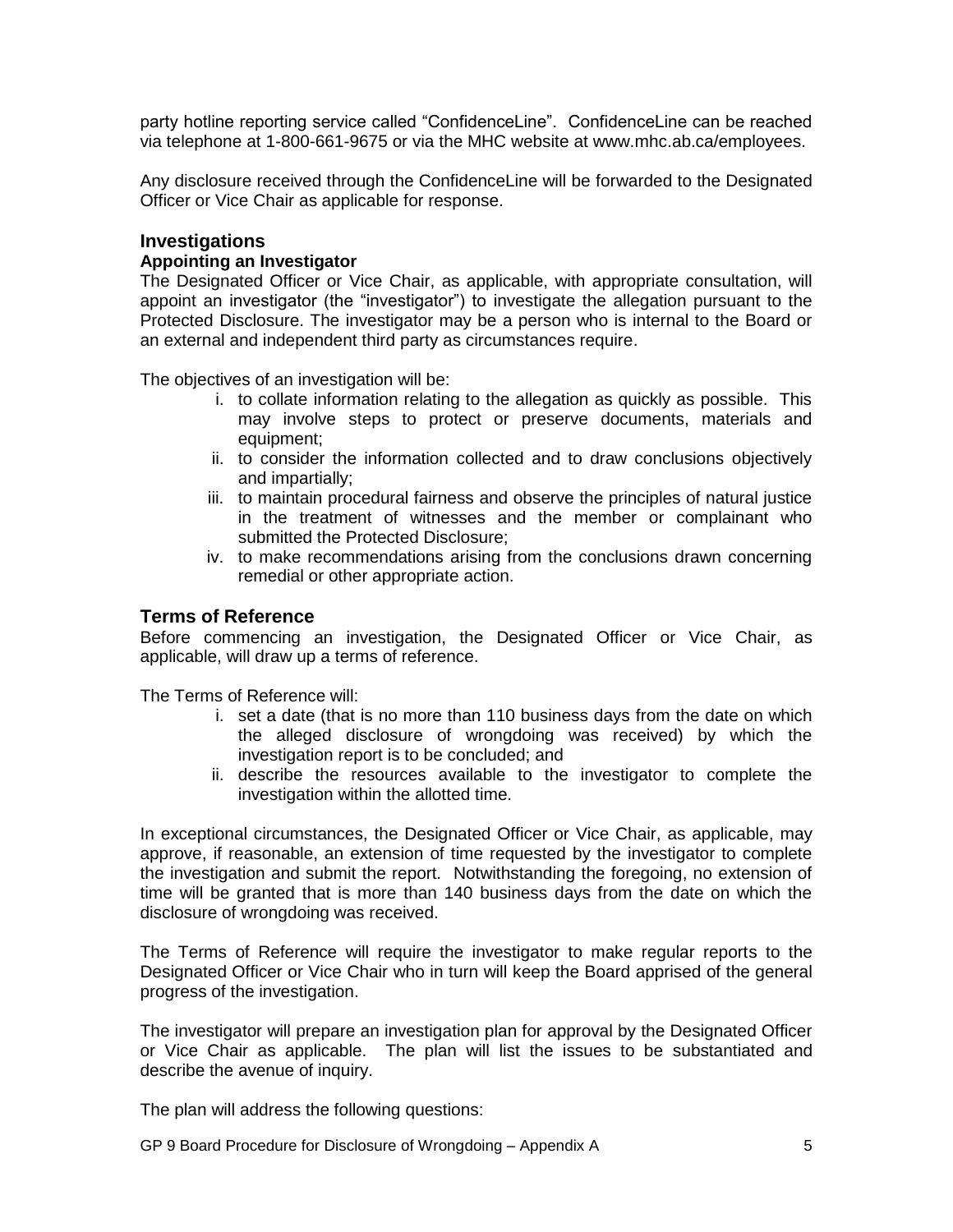- i. what is being alleged?
- ii. what are the possible findings or offenses?
- iii. what are the facts in issue?
- iv. how is the inquiry to be conducted?
- v. what resources are required?

If the member or complainant who submitted the Protected Disclosure can be contacted at this point of the investigation, the member or complainant shall be:

- i. notified by the investigator that he or she has been appointed to conduct the investigation;
- ii. asked to clarify any matters pertaining to their report of Protected Disclosure;
- iii. asked to provide any additional material they may have.

#### **Principles of Natural Justice and Procedural Fairness**

The investigator will follow at all times during the course of the investigation the principles of natural justice and procedural fairness. The principles of natural justice and procedural fairness ensure that a fair decision is reached by an objective decisionmaker. Maintaining procedural fairness protects the rights of individuals and enhances confidence in the Board's processes.

The Board will show consideration for the following in ensuring procedural fairness:

- i. the person who is the subject of the Protected Disclosure is entitled to know the allegations made against them and must be given the right to respond. However, this does not mean the person must be advised of the allegation as soon as the Protected Disclosure is received or the investigation has commenced nor will the identity of the discloser be disclosed;
- ii. if the investigator is contemplating making a report adverse to the interest of any person, that person should be given the opportunity to put forward material that may influence the outcome of the report and that person's defence should be fairly set out in the report;
- iii. all relevant parties to a matter should be heard and all submissions should be considered;
- iv. a decision should not be made until all reasonable inquiries have been made;
- v. the investigator or any decision maker must not have a personal or direct interest in the matter being investigated;
- vi. all proceedings must be carried out fairly and without bias. Care should be taken to exclude perceived bias from the process; and
- vii. the investigator must be impartial in assessing the credibility of the individual who submitted the Protected Disclosure and any witnesses thereto. Where appropriate, conclusions as to the credibility should be included in the report.

#### **Conduct of Investigation**

The investigator will make notes of all discussions, phone calls and interviews with witnesses. Witnesses may have legal or other representation or support during an interview at the discretion of the investigator.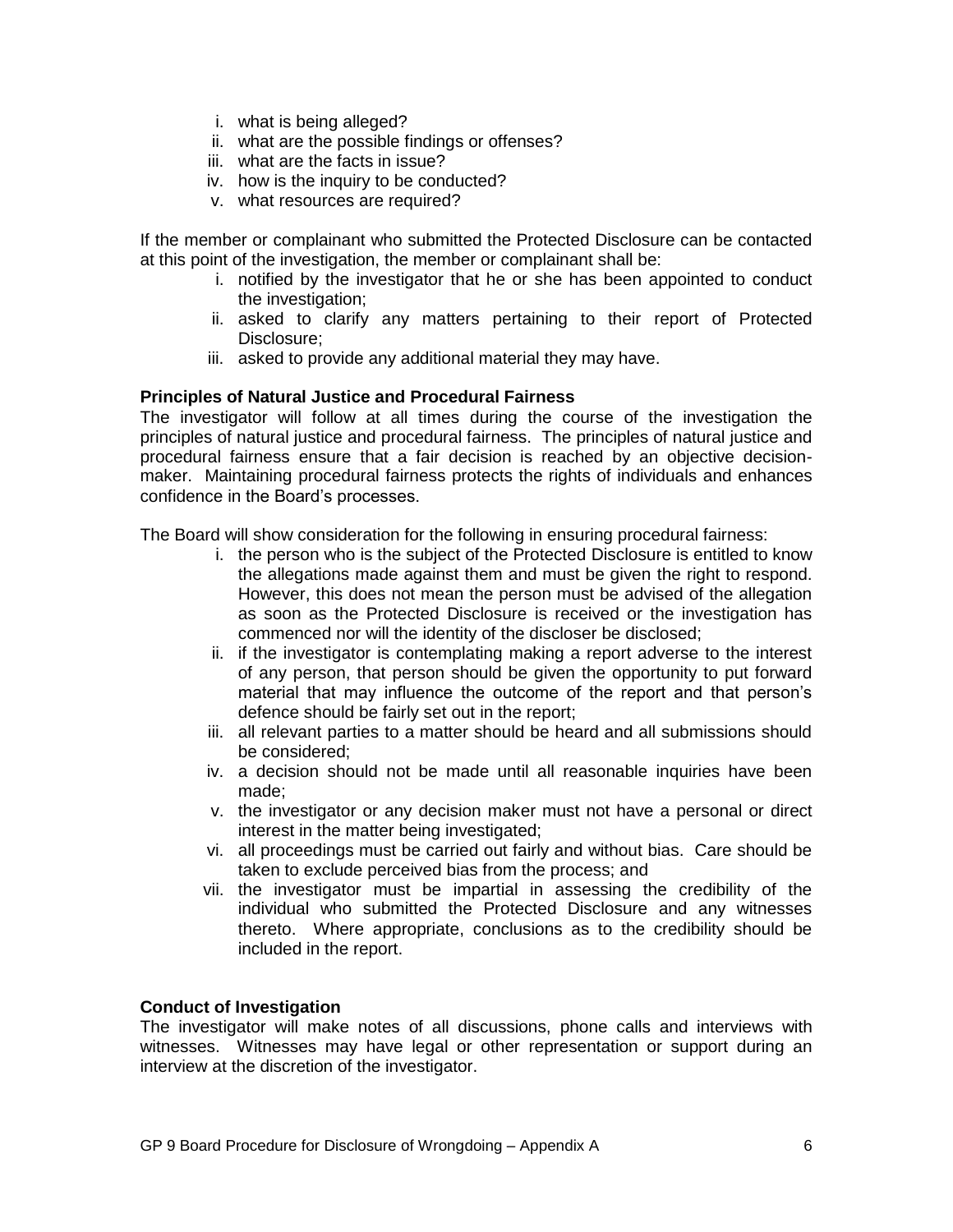When the investigation is complete, the investigator will submit their report to the Designated Officer or Vice Chair as applicable.

The report will include but not limited to:

- i. the allegation;
- ii. an account of all relevant information received and, if the investigator has rejected evidence as being unreliable, the reasons for this conclusion;
- iii. the conclusions reached and the basis for them; and
- iv. any recommendations arising from the conclusions.

The report will be accompanied by all records created or received by the investigator in the course of the investigation.

The report will not include information that leads or could lead to the identification of the individual who submitted the Protected Disclosure.

#### **Outcome of Investigation**

If the Designated Officer or Vice Chair is satisfied that the report brings the investigation to an end, they will provide the Board with a copy of the report. If the investigator has found evidence of wrongdoing, the report will include recommendations for actions should be taken to prevent the conduct from continuing or occurring in the future as well as action that should be taken to remedy any harm or loss arising from the conduct.

Outcomes will be fair and reasonable for all persons involved. Following the complete investigation of a disclosure, outcomes which may result include:

- a) an apology;
- b) mediation;
- c) an admission of fault;
- d) a change in decision;
- e) a change to policy, procedure or practice;
- f) a correction of misleading records;
- g) financial compensation including a refund of any fees;
- h) the waiving of a debt, the remission of a penalty;
- i) protection to the member of complainant making the disclosure;
- j) disciplinary action;
- k) referral of a matter to an external agency for further investigation or prosecution.

The Board Chair shall provide quarterly, or as often as necessary, reports to the Board of all investigations undertaken, the results of the investigation and actions that are required to be taken as a result of the investigations.

All documents related to the reporting, investigation and enforcement of the investigation shall be kept in accordance with the Board's policy and applicable law.

#### **Protection from Reprisals**

Members or complainants who report in good faith, an alleged or actual wrongdoing, have the right to be protected from reprisal. Reprisal includes, but is not necessary limited to the following retaliatory actions, or threat of the following retaliatory actions: